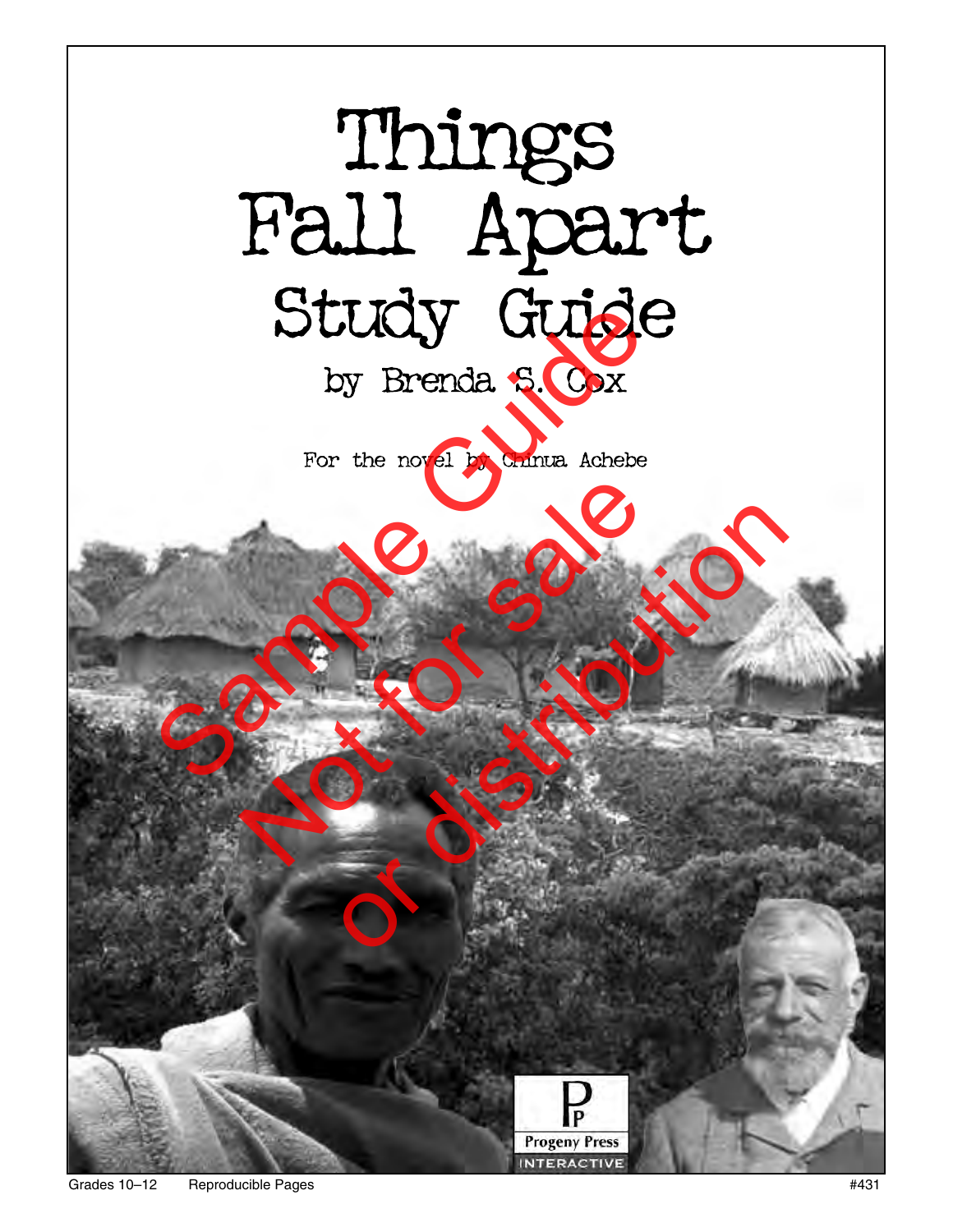#### *Limited permission to reproduce this study guide.*

# **Purchase of this study guide entitles an individual teacher to reproduce pages for use in the classroom or home. Multiple teachers may not reproduce pages from the same study guide.** *Limited permission to reproduce this study guia*<br>
Purchase of this study guide entitles an individual to reproduce pages for use in the classroom or homol<br>
Multiple teachers may not reproduce pages<br>
from the same study gu

**This is a Progeny Press Interactive Study Guide. Sale of any copy or any form of this study guide, except on an original Progeny Press CD with original sleeve, is strictly and specifically prohibited.** from the same study guide.<br>
y Press Interactive Study Guide. Sale of any copy or any fo<br>
ginal Progeny Press CD with original sleeve, is strictly and<br>
udy Guide<br>
Roso and Michael Gilleland<br>
rogeny Press<br>
slation of any par critive Study Guide. Sale of any copy or any form of this study<br>Press CD with original sleeve, is strictly and specifically proh<br>and specifically proh<br>and Gilleland<br>and Gilleland<br>under this work<br>unlawful.<br>under the written

**Things Fall Apart Study Guide** A Progeny Press Study Guide by Brenda S. Cox edited by Dr. Calvin Roso and Michael Gilleland cover design by Michael Gilleland

Copyright © 2006 Progeny Press All rights reserved.

Reproduction or translation of any part of this work beyond that permitted by Section 107 or 108 of the 1976 United States Copyright Act without the written permission of the copyright owner is unlawful. Requests for permission or other information should be addressed to Reprint Permissions, Progeny Press, P.O. Box 100, Fall Creek, WI 54742-0100. www.progenypress.com

Printed in the United States of America.

ISBN: 978-1-58609-385-3 Book 978-1-58609-270-2 CD 978-1-58609-477-5 Set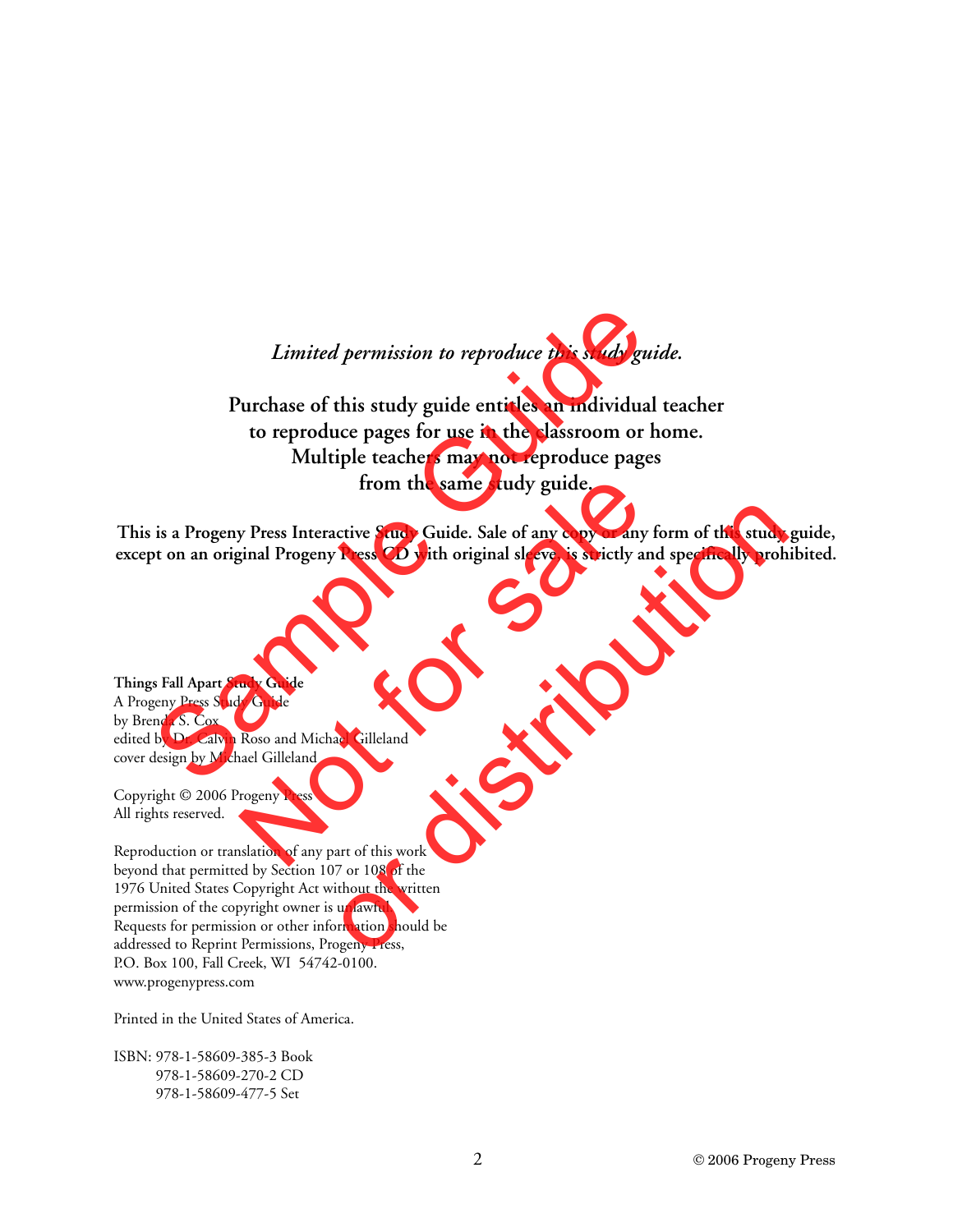# **Table of Contents**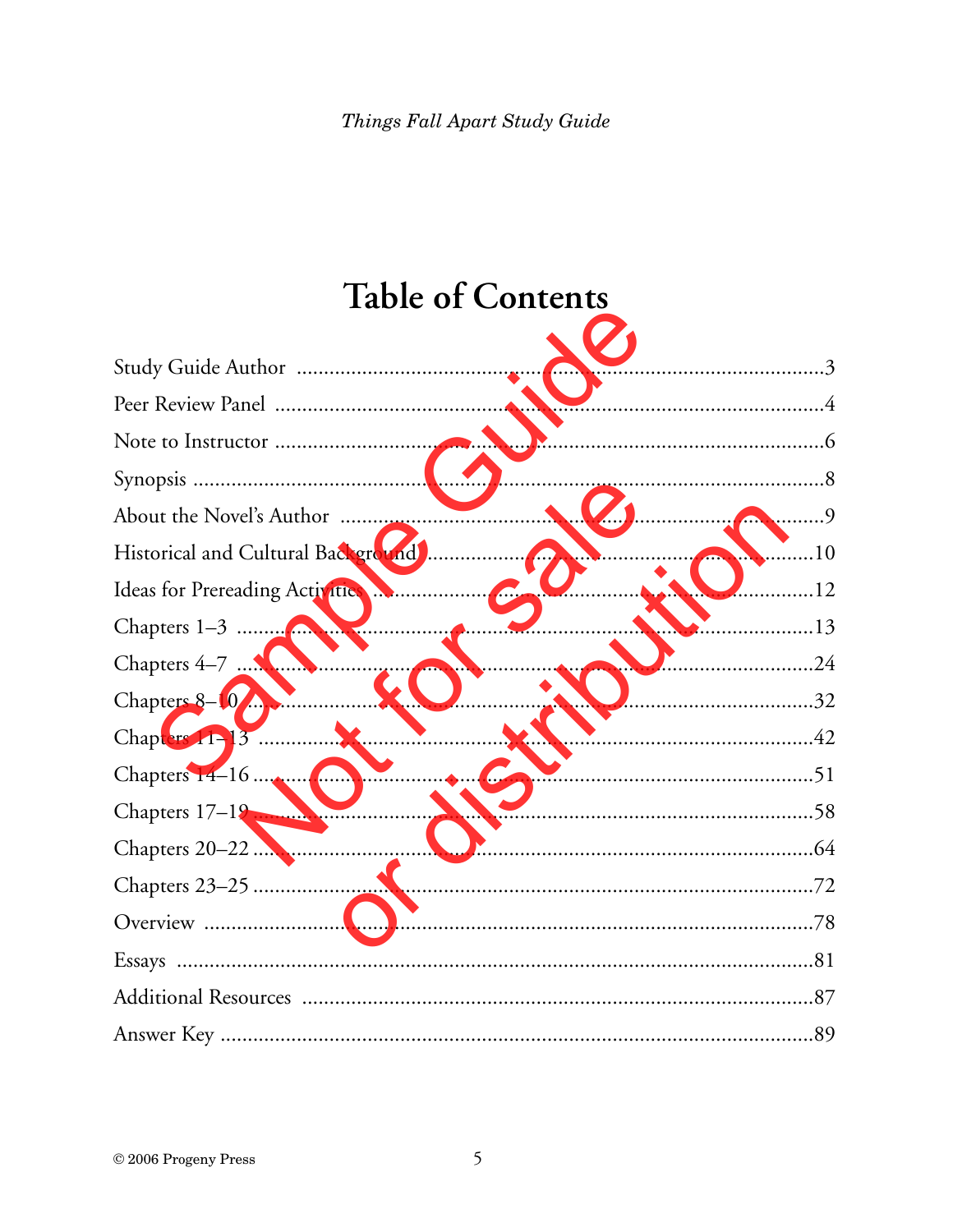# **Synopsis**

Okonkwo lives with his Ibo clansmen in a Nigerian village in the late 1800s. Driven by fear that he will be considered a failure like his father, he is determined to show himself stronger, tougher, more violent, and more honorable than anyone else. He works hard at growing yams, the "man's crop"; fights hard, bringing back his enemies' skulls; and takes two titles—signs of power and honor which involve generously giving to the community. He marries three wives and has eight children, all of whom he tries to keep under strict control. A fiercely proud and short-tempered man, Okonkwo fears becoming a failure in the eyes of his community.

The author of *Things Fall Apart,* Chinua Achebe, introduces the complex rules, patterns, values, and rituals of Okonkwo's society. The Ibo people love dance, music, and wrestling matches. Achebe weaves their vivid language, proverbs, and stories into the novel. The 10,000 men of the clan meet together to seek peaceful solutions to problems with other clans. Elders wisely resolve disputes within the clan. On the other hand, the priestess and her Oracle hold the power of life and death. Many children die young, and twin babies are "thrown away" in the forest. When the Oracle demands that an innocent boy hostage be killed, the men of the village immediately obey. **Example 18** Suppose that the will be considered a failure like his father, he is<br>ear that he will be considered a failure like his father, he is<br>self stronger, tougher, more violent, and more honorable the<br>s hard at grow munity. He marries three wives and has eight child<br>under strict control. A fiercely proud and sh<br>s becoming a failure in the eyes of his community.<br>hor of *Things Fall Apart*, Chinua Achebe, introduce<br>s, and rituals of Oko ct control. A fiercely proud and short-tempered<br>a failure in the eyes of his community.<br>ggs *Fall Apart*, Chinua Achebe, introduces the complex<br>ls of Okonkwo's society. The Ibo people love dance, t<br>hebe weaves their vivid

At a funeral celebration Okonkwo's gun explodes and he accidentally kills a boy. He is exiled from the clan for seven years. Going to his mother's kinsmen, losing his place and possessions in his village, he begins to struggle with some aspects of his society. But when vast changes begin with the arrival of white missionaries, he closes his heart against new ideas.

Okonkwo returns to his village, where a missionary ministers to a small flock of believers. This wise and godly man is replaced by another missionary, less sensitive to local traditions, who helps to provoke a conflict between the young believers and other men of the village. When a white administrator and corrupt soldiers, contemptuous and ignorant of the complex rules of Okonkwo's society, get involved in the conflict, they humiliate the community and bring tragedy to Okonkwo. Things have fallen apart, and Okonkwo's world is changed forever.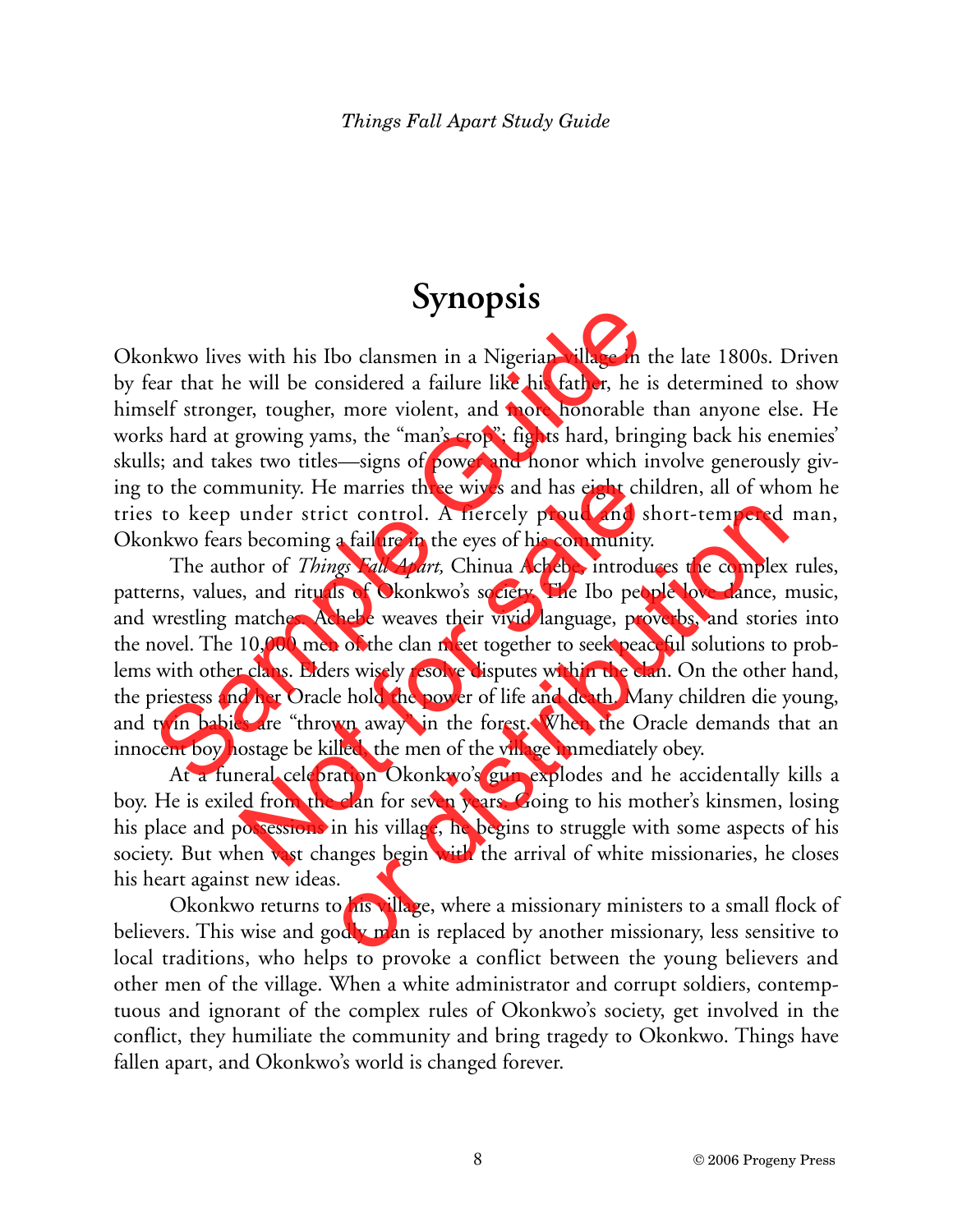# **Chapters 1–3**

*Perhaps down in his heart Okonkwo was not a cruel man. But his whole life was dominated by fear, the fear of failure and of weakness.*

# **Background Information:**

Although Achebe is writing in English, he uses many Ibo terms, especially for things unique to Ibo culture. Most editions of *Things Fall Apart* have a glossary in the back of the book; refer to it for unfamiliar terms.

The following explanations also may be helpful:

- *Cowry shells* were kept on strings of six shells each and used as money in West Africa. A bag of 24,000 cowries weighed about 60 pounds.
- "*Medicine*" refers to magic, ritual spells, and sacred objects.
- The *harmattan* is a storm of very fine dust that blows down into Nigeria from the Sahara Desert during the dry season (European winter). It covers the sun, cools the atmosphere, and, like a fog, prevents people from seeing very far. One man who has lived in an Ibo area describes the impact of the harmattan: "Harmattan season is the coolest season of the year. When you are living in 90 degree weather all the time, your blood is so thin that a drop of 10 or 15 degrees (during the harmattan) makes you very cold. During harmattan, almost everyone catches a cold, your lips get chapped, some people even die. . . If this seems shocking, consider that houses are not insulated: heat comes from the sun or a fire and cool comes from a breeze or a bath. Clothes are not thick enough to protect from this drop in temperature. In short, harmattan is one of the harshest seasons of the year." *Perhaps down in his heart Okonkwo was not a cruel*<br>*But his whole life was dominated by fear, the fear of failure an*<br>**kground Information:**<br>ough Achebe is writing in English, he uses many Ibo terms,<br>que to Ibo culture. M ebe is writing in English, he uses many Ibo terms,<br>culture. Most editions of *Things Fall Apart* have a<br>fer to it for unfamiliar terms.<br>explanations also may be helpful:<br>*hells* were kept on strings of six shells each and or distribution of Things Fall Apart have a glossary in the<br>unfamiliar terms.<br>Sost editions of *Things Fall Apart* have a glossary in the<br>unfamiliar terms.<br>So also may be helpful:<br>pt on strings of six shells each and used
- The *Ibo week* had four days: *Eke, Oye, Afo,* and *Nkwo*.
- *Kola* is a bitter nut, full of caffeine, which was broken and eaten ceremonially with a black pepper called alligator pepper.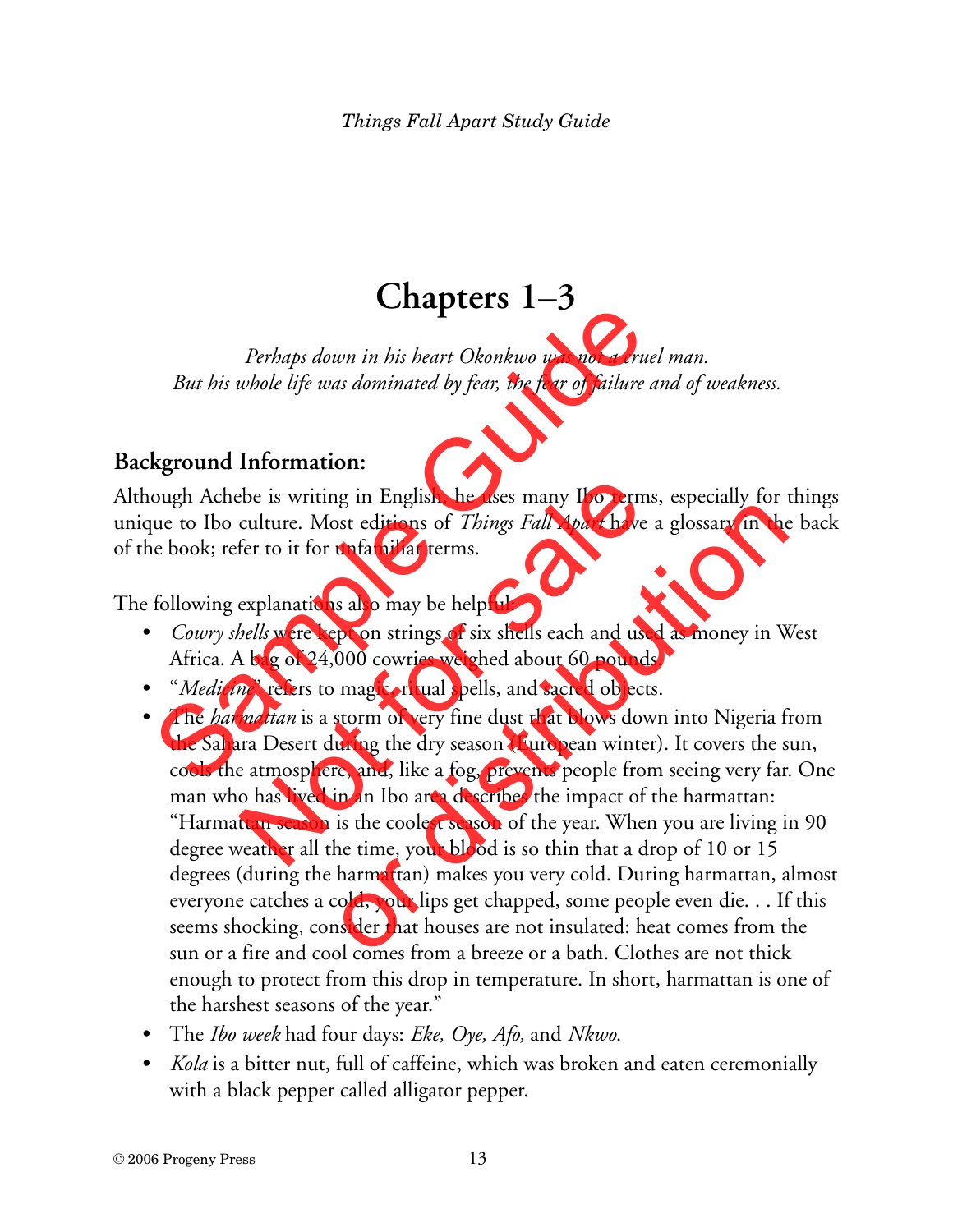**Ibo Food:** West African yams are large starchy tubers (underground stems), usually a foot long or more, brown on the outside and dry, white, and stringy on the inside. A staple food in West Africa, they can be eaten roasted, fried, or boiled, or they can be cut up, boiled, and pounded into a firm mass eaten with stew or soup. They were usually grown only by men. Women could grow coco-yams (brown root vegetables also called taro), beans, and cassava (kuh SAH vuh); a shrub with thick roots, also called manioc, which is fermented. Coco-yams and cassava were boiled and pounded before they were eaten.

#### **Vocabulary:**

|    | they were eaten.                                                                                                      |                                                                        |                   | called taro), beans, and cassava (kuh SAH vuh); a shrub with thick roots, also called<br>manioc, which is fermented. Coco-yams and cassava were boiled and pounded before |  |
|----|-----------------------------------------------------------------------------------------------------------------------|------------------------------------------------------------------------|-------------------|---------------------------------------------------------------------------------------------------------------------------------------------------------------------------|--|
|    | <b>Vocabulary:</b>                                                                                                    |                                                                        |                   |                                                                                                                                                                           |  |
|    |                                                                                                                       | Replace each word with an appropriate synonym from the Word Box below. |                   |                                                                                                                                                                           |  |
|    |                                                                                                                       | Word Box:                                                              |                   |                                                                                                                                                                           |  |
|    | skill                                                                                                                 | dust storm                                                             | evil intent       | meantime                                                                                                                                                                  |  |
|    | threatening                                                                                                           | whimsical                                                              | hawk              | tenant farming                                                                                                                                                            |  |
|    | beginning                                                                                                             | knife                                                                  | seashells (money) |                                                                                                                                                                           |  |
|    | $\cdot$ "                                                                                                             | 1. "Okonkwo's fame had grown like a bush-fire in the harmattan         |                   |                                                                                                                                                                           |  |
| 2. | "When they had eaten they talked about the <u>impending</u><br>____________________) war with the village of Mbaino." |                                                                        |                   |                                                                                                                                                                           |  |
|    |                                                                                                                       | 3. "In short, he was asking Unoka to return the two hundred cowries    |                   |                                                                                                                                                                           |  |
|    |                                                                                                                       |                                                                        |                   | ____________________) he had borrowed from him more than two years before."                                                                                               |  |
| 4. |                                                                                                                       |                                                                        |                   |                                                                                                                                                                           |  |
|    | "To crown it all he had taken two titles and shown incredible prowess<br>in two inter-tribal wars."                   |                                                                        |                   |                                                                                                                                                                           |  |
|    |                                                                                                                       |                                                                        |                   | there was no hurry to decide his fate. Okenlave was therefore ested on                                                                                                    |  |

- 5. " . . . there was no hurry to decide his fate. Okonkwo was, therefore, asked on behalf of the clan to look after him in the <u>interim (see also</u>)."
- 6. "It was deeper and more intimate than the fear of evil and capricious (\_\_\_\_\_\_\_\_\_\_\_\_\_\_\_) gods and of magic . . . and of the forces of nature, malevolent (\_\_\_\_\_\_\_\_\_\_\_\_\_\_\_\_), red in tooth and claw."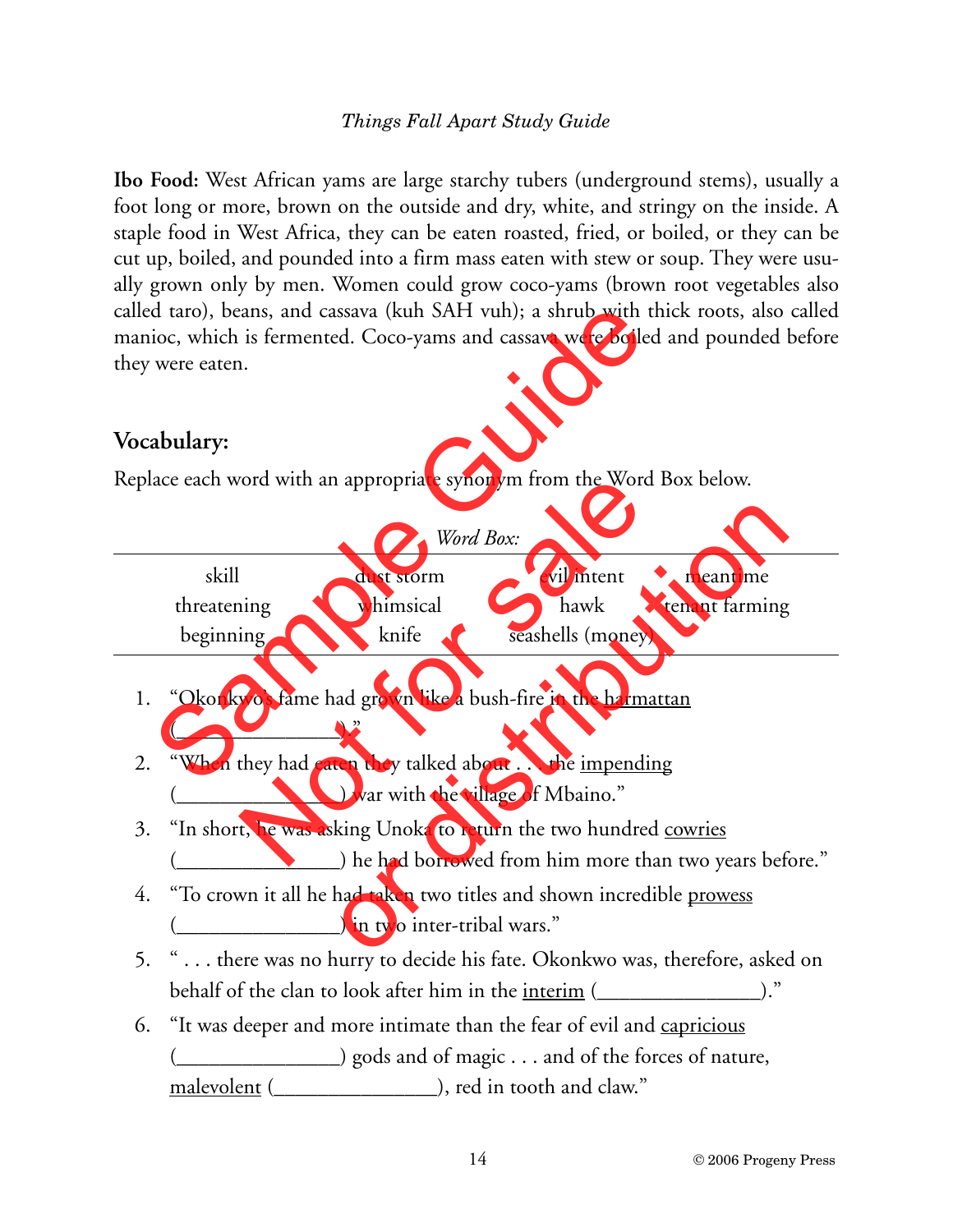- 7. "Okonkwo's first son . . . was already causing his father great anxiety for his incipient (\_\_\_\_\_\_\_\_\_\_\_\_\_\_\_\_) laziness."
- 8. "You, Unoka, are known in all the clan for the weakness of your machete ( <u>contract</u>) and your hoe."
- 9. "Let the kite (\_\_\_\_\_\_\_\_\_\_\_\_\_\_\_) perch and let the eagle perch too."
- 10. "Sharecropping (\_\_\_\_\_\_\_\_\_\_\_\_\_\_\_\_\_\_\_\_\_\_\_\_\_\_\_\_\_\_\_\_\_) was a very slow way of building up a barn of one's own."

## **Proverbs:**

In literature, proverbs can help the reader understand cultural values and beliefs. In *Things Fall Apart,* the author uses many proverbs to give insight into Nigerian culture. Connect the following Nigerian proverbs with similar English proverbs. Look at the Nigerian proverbs in context in the book if necessary. "Let the <u>kite</u> (Chromonously perch and let the eagle published and the state of the state of soluciding up a barn of one's own."<br>
Werbs:<br>
terature, proverbs can help the reader understand cultural vary state the following proverbs can help the reader understand cultural v<br>
sart, the author uses many proverbs to give insight in<br>
bllowing Nigerian proverbs with similar English p<br>
rbs in context in the book if necessary.<br>
e sun will shine on t nor uses many proverbs to give insight into Nigerian cu<br>igerian proverbs with similar English proverbs. Look<br>ext in the book if necessary.<br>inne on those who stand before it shines on those who<br>ed his hands he could eat wit

#### *Ibo proverbs:*

- 1. "The sun will shine on those who stand before it shines on those who kneel under them."
- 2. "If a child washed his hands he could eat with kings."
- \_\_\_ 3. "Let the kite perch and let the eagle perch too. If one says no to the other, let his wing break."
- 4. "A toad does not run in the daytime for nothing."
- 5. "The lizard that jumped from the high iroko tree to the ground said he would praise himself if no one else did."
- \_\_\_ 6. "Eneke the bird says that since men have learned to shoot without missing, he has learned to fly without perching."
- \_\_\_ 7. "An old woman is always uneasy when dry bones are mentioned in a proverb."

#### *English meanings, or similar English proverbs:*

- a. "The more the merrier." There's room enough for everybody.
- b. "First come, first served"; or "The early bird gets the worm."
- c. "You have to go with the flow," or, you have to adapt to the circumstances.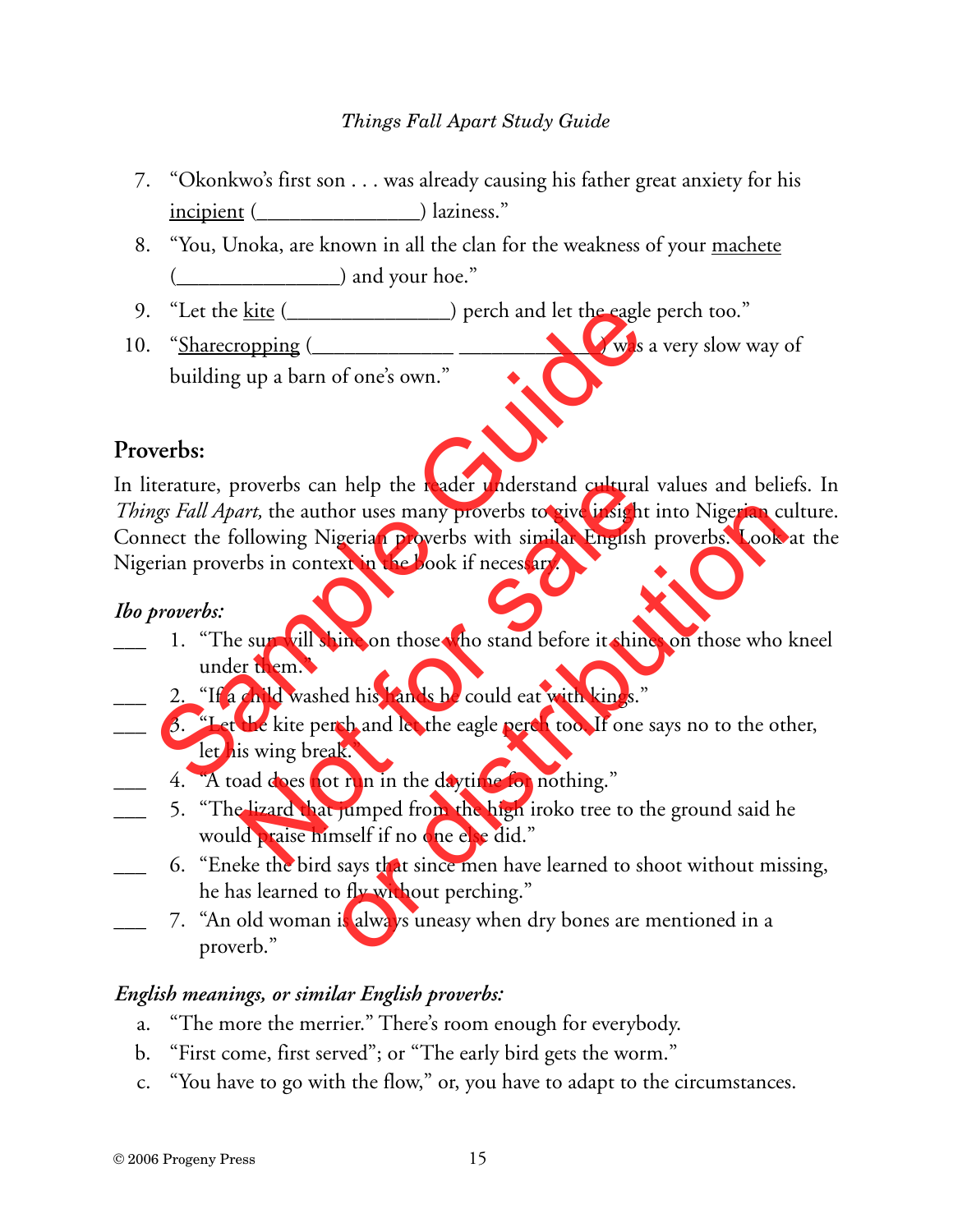- d. "A cat may look at a king," "Anybody can grow up to be president," or, you can make your own way, regardless of your background.
- e. "Toot your own horn," or, if no one else praises you, you'll have to do it yourself.
- f. "Where there's smoke, there's fire," or, if something unusual happens, it must have a cause.
- g. "Hitting too close to the mark," "That's too close for comfort," or "That's the pot calling the kettle black"; people don't like to have their weak points mentioned. "Hitting too close to the mark," "That's too close for comform calling the kettle black"; people don't like to have their weak practerization:<br>
According to the first paragraph of Chapter 1, for what is C<br>
According to the

## **Characterization:**

- 1. According to the first paragraph of Chapter 1, for what is Okonkwo famous?
- 2. According to the last paragraph of Chapter 1, for what else is Okonkwo known? ng to the last paragraph of Chapter 1, for what else i<br>t is Okonkwo's father, Unoka, known?<br>es Okonkwo's father go to the Oracle? What does t
- 3. For what is Okonkwo's father, Unoka, known?
- 4. Why does Okonkwo's father go to the Oracle? What does the Oracle tell him?
- 5. The story tells us that Okonkwo "ruled his household with a heavy hand." What does this mean? <sup>1</sup> t paragraph of Chapter 1, for what else is Okonkwo kn<br>wo's father, Unoka, known?<br>o's father go to the Oracle? What does the Oracle tell b<br>at Okonkwo "ruled his household with a heavy hand."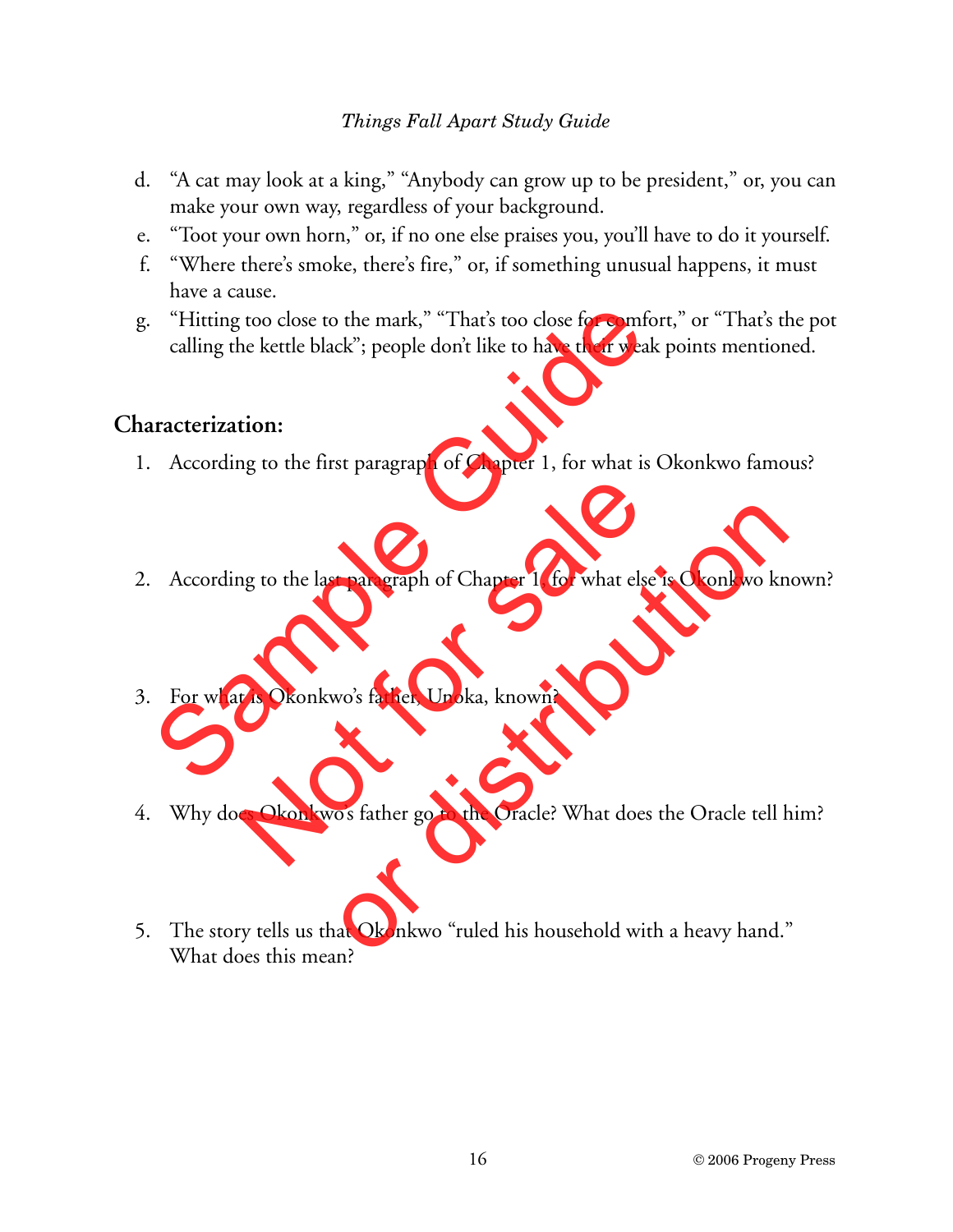- 6. What fears dominate Okonkwo's life?
- 7. What is the one passion that rules Okonkwo?
- 8. Compare and contrast Okonkwo and his father. List at least four ways in which Okonkwo and his father are different.

### **Questions:**

- 1. What does Okoye ask Unoka? How does Unoka answer him?
- 2. There are four "titles" in Ibo society: *ozo, idemili, omalo,* and *erulu*. These chapters mention that Okoye is going to take the *idemili* title, Unoka has no titles, and Okonkwo has two titles. Examine what the book says about taking titles. What do they give a man? What do they cost him? Compare and contrast Okonkwo and his father. List at lease<br>Okonkwo and his father are different.<br>Sample Guide Guide Guide Guide Guide Constants and the set of the control of the case of Chendrian can construct the basic me bes Okoye ask Unoka? How does Unoka answer hir<br>the four "titles" in Ibo society: *ozo, idemili, omalo,* an<br>tion that Okoye is going to take the *idemili* title, U<br>pohy on has two titles. Examine what the book says a<br>phey g Solutional How does Unoka answer him?<br>
Solutional How does Unoka answer him?<br>
Solutional How is going to take the *idemili* title, Unoka has no ti<br>
Solution titles. Examine what the book says about taking titled<br>
Solutiona
- 3. The village meeting begins, "*Umuofia kwenu*!" *Umuofia* means *children of the countryside,* the areas not affected by foreigners. *Kwenu* means *united,* or *agreed*. Why do you think the meetings always begin with this call and a united response from all those present?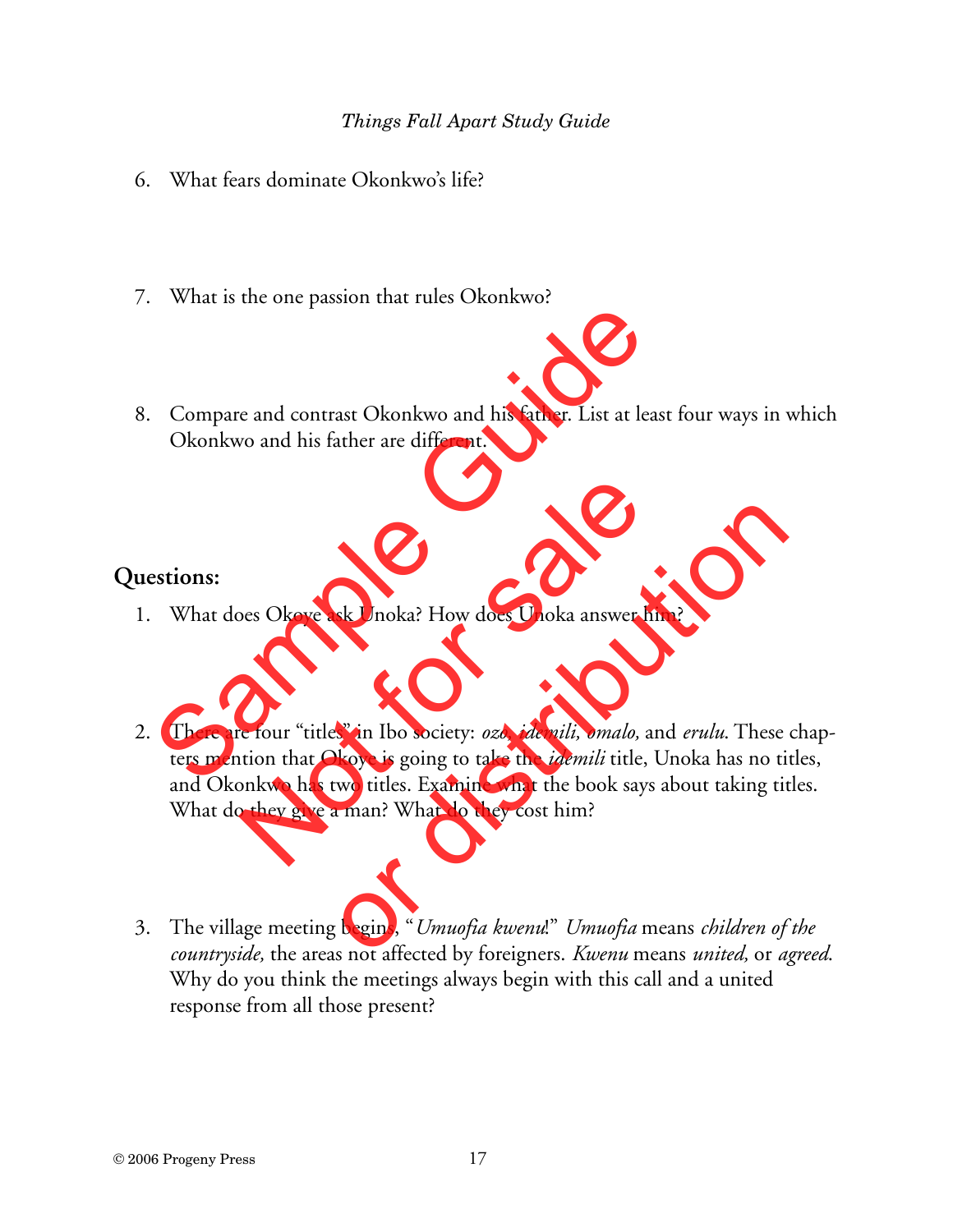- 4. How many villages, and how many men, are in Umuofia? How does the village communicate news? How are problems solved?
- 5. How do the people of Umuofia determine if a war is just or not just? How do they attempt to avoid war?
- 6. What is the Oracle of the Hills and the Caves? Why do people go there?
- 7. How did Unoka die? Why was he not buried?
- 8. When Okonkwo begins sharecropping (planting someone else's seed-yams to be repaid by a share of the crop), why does Nwakibie trust Okonkwo with his seed-yams? How do the people of Umuofia determine if a war is just of<br>they attempt to avoid war?<br>What is the Oracle of the Hills and the Caves? Why do peo<br>How did Unoka die? Why was he not buried?<br>When Okonkwo begins sharecropping (p d Unoka die? Why was he not buried?<br>
Dkonkwo begins sharecropping (planting someone of the sales of the crop), why does Nwakibie trust<br>
ms?<br>
Continuing the same derived  $Q$  and an analytic  $Q$  and an analytic flatter than of Why was he not buried?<br>Example 13: Why was he not buried?<br>The signis sharecropping (planting someone else's seed-yams<br>of the crop), why does Nwakibie trust Okonkwo with<br>the cropping? Hypend during Okonkwo's first year o
- 9. What difficulties happen during Okonkwo's first year of sharecropping? How does Okonkwo respond to the difficulties? How do others respond?
- 10. Why are the people of Umuofia afraid of darkness?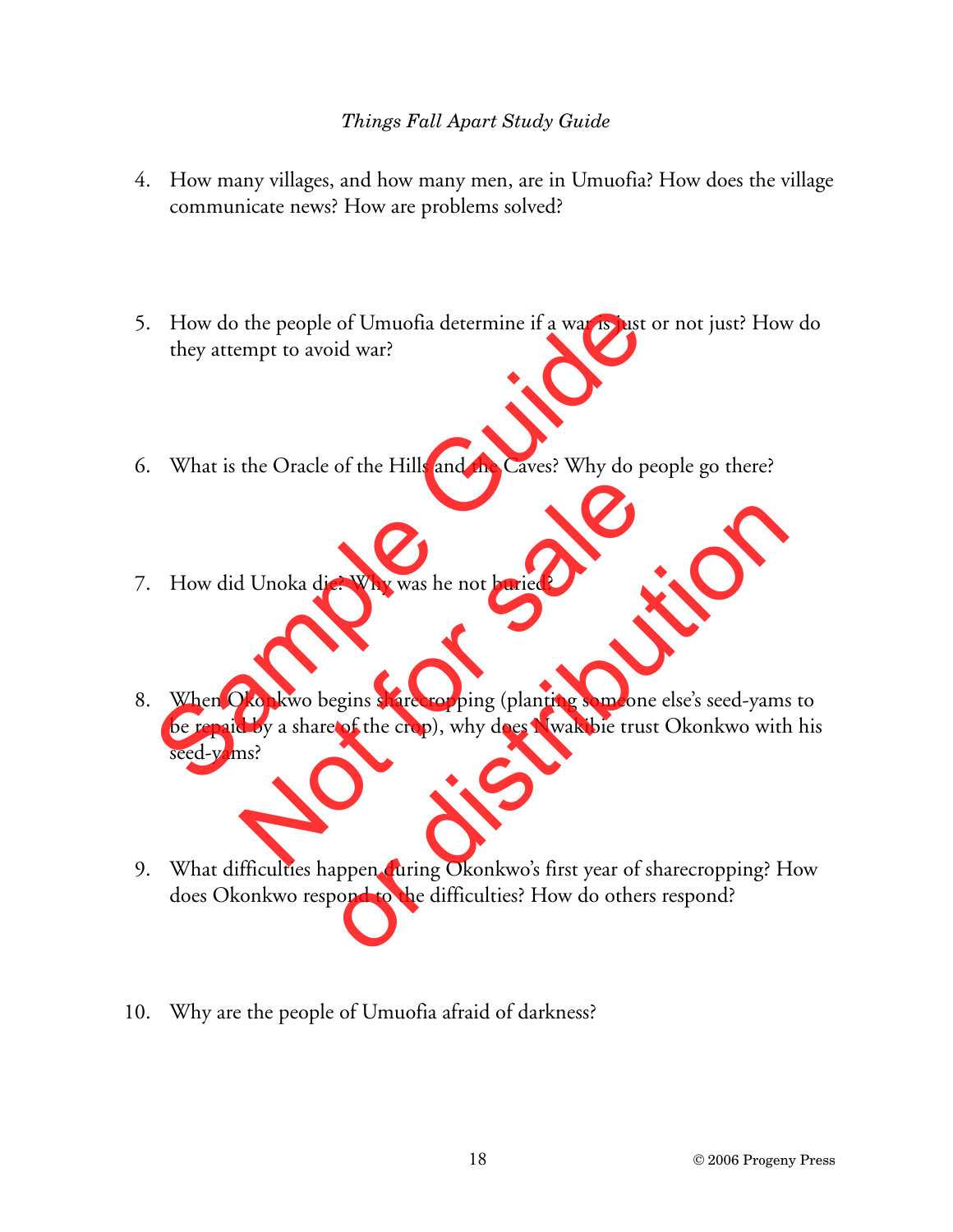- 11. Why are neighboring villages afraid of the village of Umuofia?
- 12. Who is Nwoye? How does Okonkwo treat him?

## **Analysis:**

- 13. *Foreshadowing* is a hint or clue an author gives about something that may happen later in a story. How does the author foreshadow what is going to happen to Ikemefuna?
- 14. A *flashback* is a plot device in which an author pauses in his narrative to present a scene that occurred earlier in the story or before the story began. It is often used to give new insight into a character or explain an element in the plot. How does Achebe use flashbacks to reveal different aspects of Okonkwo's life? a<br> **If the Sample School System**<br>
Foreshadowing is a hint or clue an author gives about somet<br>
pen later in a story. How does the author foreshadow what<br>
to lkemefuna?<br>
A *flashback* is a plot device in which an author pau  $\vec{h}$  and  $\vec{h}$  is a finit of effect an addition gives about sometime in a story. How does the author foreshadow what efuna?<br> $\vec{h}$  and  $\vec{h}$  is a plot device in which an author pauses in his that occurred earlier The device in which an author pauses in his narrative to provide the story of dealier in the story or before the story began. It is oftight into a character or explain an element in the plot<br>sight into a character or expla
- 15. *Similes* and *metaphors* are figures of speech that state or imply a comparison between two unlike things that have something in common. A simile uses words such as *like* or *as* to compare. One thing is said to be *like* another thing. A metaphor does not use these comparison words. One thing is said to *be* another thing.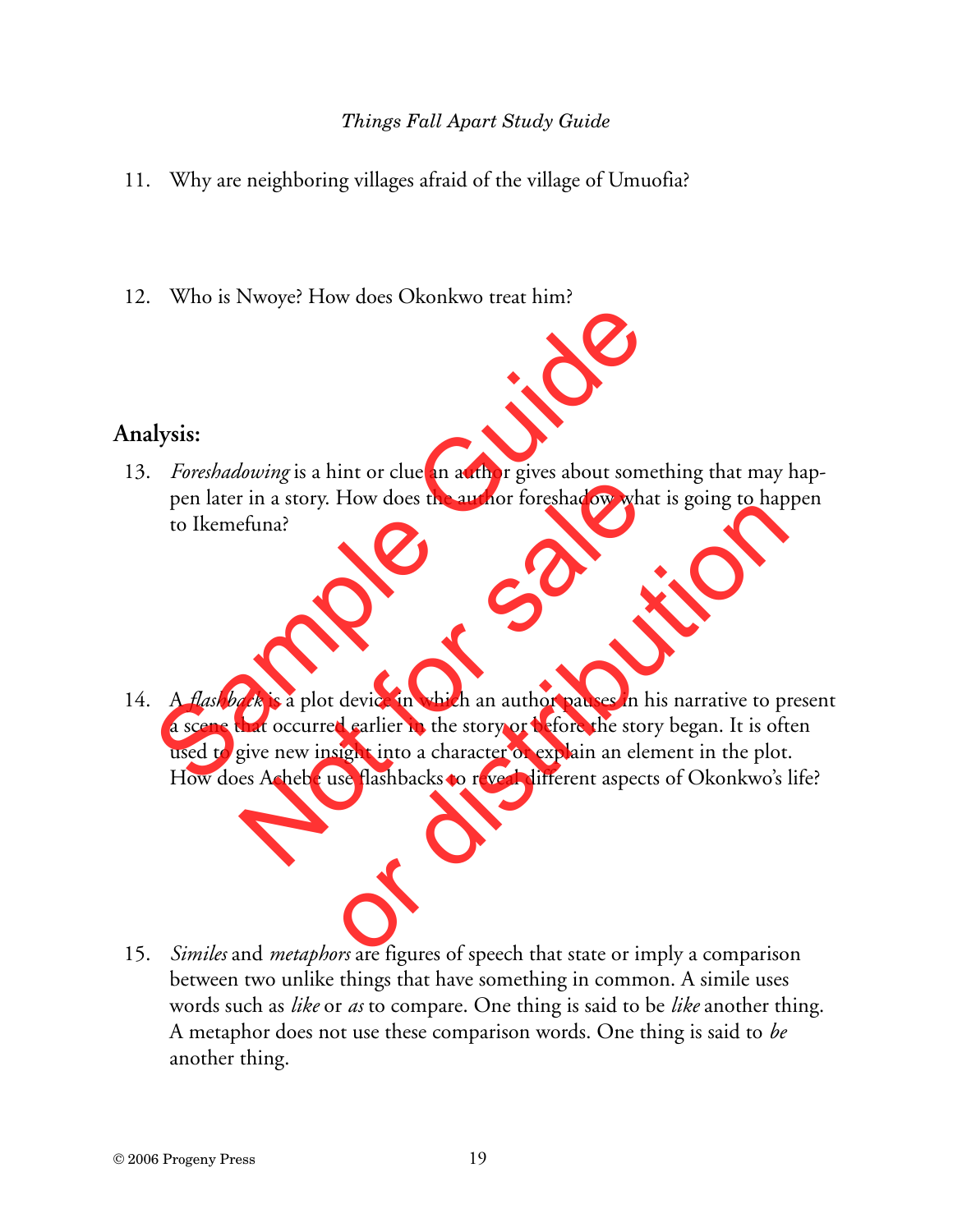Achebe often uses vivid images to communicate his ideas, such as "Okonkwo's fame had grown like a bush-fire in the harmattan" and "Proverbs are the palm-oil with which words are eaten." Which of these statements is a simile and which is a metaphor? What does the first tell you about Okonkwo's reputation? What does the second tell you about the use of proverbs?

### **Dig Deeper:**

#### *Cultural Responses to Sin\*:*

Sin prompts three basic responses in people: shame, fear, and guilt. Because these responses are uncomfortable, people try to find ways to avoid them. Ideally we should avoid sin and turn to God in repentance, asking for forgiveness; but in our fallen state we try to find our own ways of coping. As a general rule, people focus on achieving honor to avoid shame, achieving power to overcome fear, and obeying laws or rules to avoid guilt. However, the Bible teaches that only by turning to and obeying God can we rid ourselves of the shame, fear, and guilt caused by our sin. All cultures include all three responses to sin, but most cultures tend to stress the importance of one or two. Samples Consideration Consideration (Deeper:<br>
Samples the Sin X<sup>\*</sup>:<br>
prompts three basic responses in people: shame, fear, and<br>
onses are uncomfortable, people try to find ways to avoid the<br>
d sin and turn to God in repent mses to Sin<sup>\*</sup>:<br>hree basic responses in people: shame, fear, and<br>ncomfortable, people try to find ways to avoid the<br>urn to God in repentance, asking for forgiveness; b<br>our own ways of coping. As a general rule, people<br>sham

**Shame-based Societies.** Many cultures of the Muslim world and Far East focus primarily on honor and shame. In such cultures, people are primarily concerned with maintaining their honor within their community. People can be punished or influenced by publicly shaming them; social pressure is very strong. One person's actions can bring shame on the whole community, so the community may be involved in punishing that person to purge the shame. When possible, shameful acts are covered up by the person, his family, or the community. If that is not possible, severe shame may be dealt with by executing the offender, taking vengeance on outsiders who have shamed the group, or by the offender committing suicide. More minor offenses may be dealt with by mediation leading to restitution (payment to the offended party) or other punishments. responses in people: shame, fear, and guilt. Because<br>ble, people try to find ways to avoid them. Ideally we s<br>in repentance, asking for forgiveness; but in our faller<br>ays of coping. As a general rule, people focus on ach<br>i

<sup>\*</sup> The concepts introduced in this section are influenced by, and are examined in much greater detail in, *Honor and Shame: Unlocking the Door*, by Roland Muller (2001, Xlibris Corp.).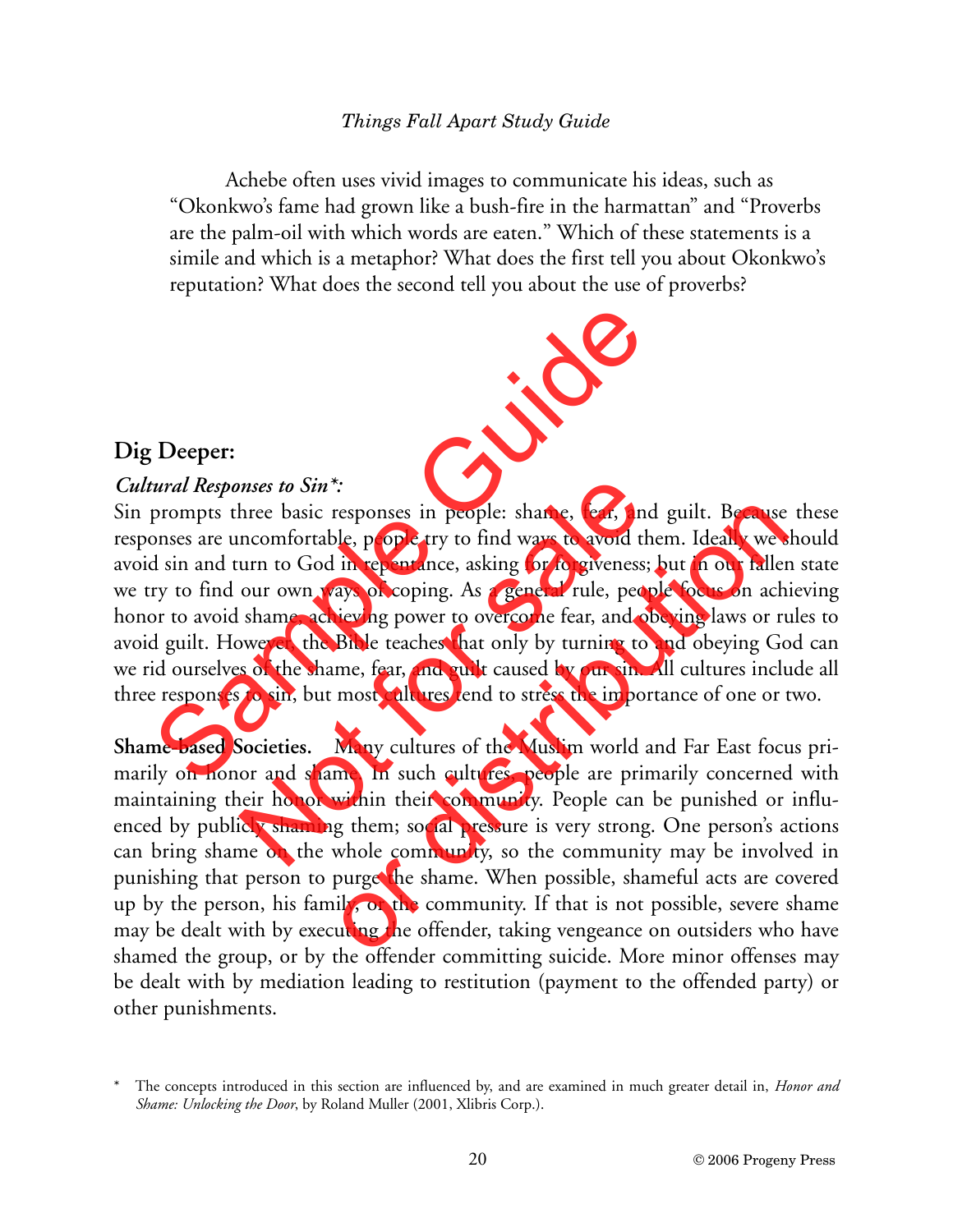- 16. What aspects of a shame-based culture do you observe in Umuofia? How do people attain honor? What shames them?
- 17. What aspects of honor and shame do you see in your own culture?

**Fear-based Societies:** Cultures that focus on fear generally are based on or heavily influenced by animism (a belief that spirits inhabit natural objects) and magic. These cultures are often found in Africa, Central and South America, and some Pacific islands. They often focus on the fear of spirits, gods, demons, ghosts, and ancestors, as well as outsiders. They may establish rules and customs or taboos to protect people from harm by these spirits, and they may have ritual procedures, such as sacrifices and rites of passage, to please the spirits or appease offended powers. Often, designated religious representatives such as witch doctors or shamans wield great power through fear of the gods or demons with whom they claim to communicate. These cultures also emphasize the use of power in family, government, and the military to make themselves strong enough that they need not fear others. What aspects of honor and shame do you see in your own c<br>
-based Societies: Cultures that focus on fear generally are<br>
elenced by animism (a belief that spirits inhabit natural objectures<br>
are often found in Africa, Centra cieties: Cultures that focus on fear generally are<br>animism (a belief that spirits inhabit natural object<br>ften found in Africa, Central and South Americ<br>ften focus on the fear of spirits, gods, demons, gho<br>rs. They may esta metrics that focus on fear generally are stated on of his belief that spirits inhabit natural objects) and magic.<br>
in Africa, Central and South America, and some F<br>
on the fear of spirits, gods, demons, ghosts, and ancest<br>

- 18. What aspects of a fear-based culture do you observe in Umuofia?
- 19. What aspects of fear and power do you see in the culture in which you live?

**Guilt-based Societies:** Cultures that focus primarily on guilt are those heavily influenced by the Greco-Roman and Judeo-Christian traditions and thought, such as North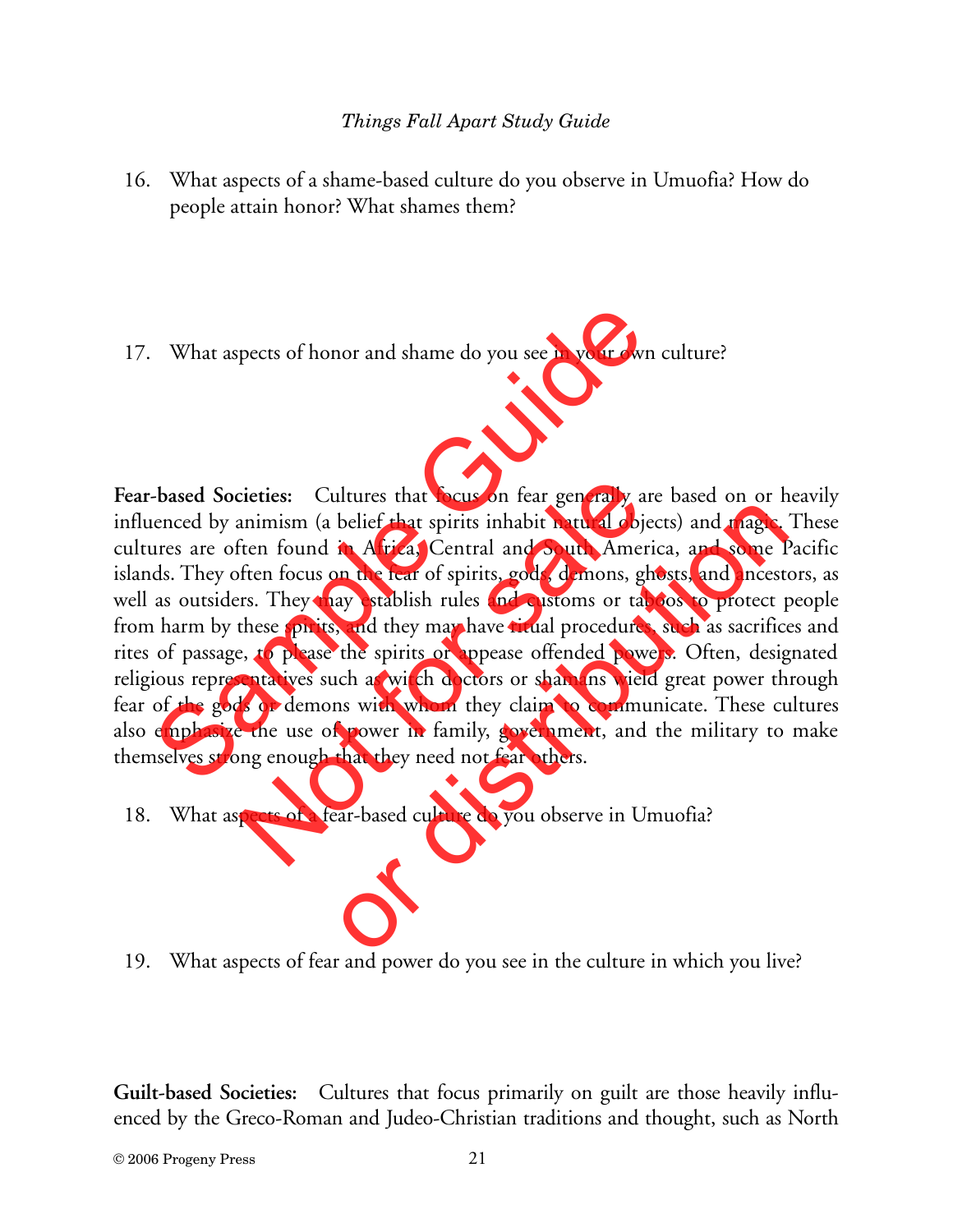America, Europe, and Australia. These cultures focus on guilt versus innocence and unlawful versus lawful. Such societies tend to codify behavior to determine what is permissible—to define "right" behavior by rules and laws. They may talk about what is legal rather than what is honorable or ethical. A personal code of conduct, but a depersonalized—or "objective"—set of laws, is common in these cultures. Ironically, a common opposite response to guilt is to deny that there is *any* true standard of behavior by saying truth is relative and individual, and therefore there really is no such thing as guilt.

- 20. What aspects of a guilt-based society do you see reflected in Umuofia?
- 21. What aspects of a guilt-based society do you see in your own culture?

#### *Overview:*

- 22. Which of the three responses to sin most closely resembles the culture in which you live? of a guilt is to deny that there is *any* true star<br>ig truth is relative and individual, and therefore there really is no<br>What aspects of a guilt-based society do you see reflected in<br>What aspects of a guilt-based society pects of a guilt-based society do you see in your ow<br>of the three responses to sin most closely resembles<br>?
- 23. Which motivates you personally—shame, fear, or guilt? For example: If you were tempted to cheat on a entrance exam, which reason would stop you? uilt-based society do you see in your own culture?<br>responses to sin most closely resembles the culture in v<br>vu personally—shame, fear, or guilt? For example: If yo<br>eat on a entrance exam, which reason would stop you?
	- a. The rules forbid cheating and you would feel guilty.
	- b. You fear being caught and punished.
	- c. If someone finds out, you will feel humiliated.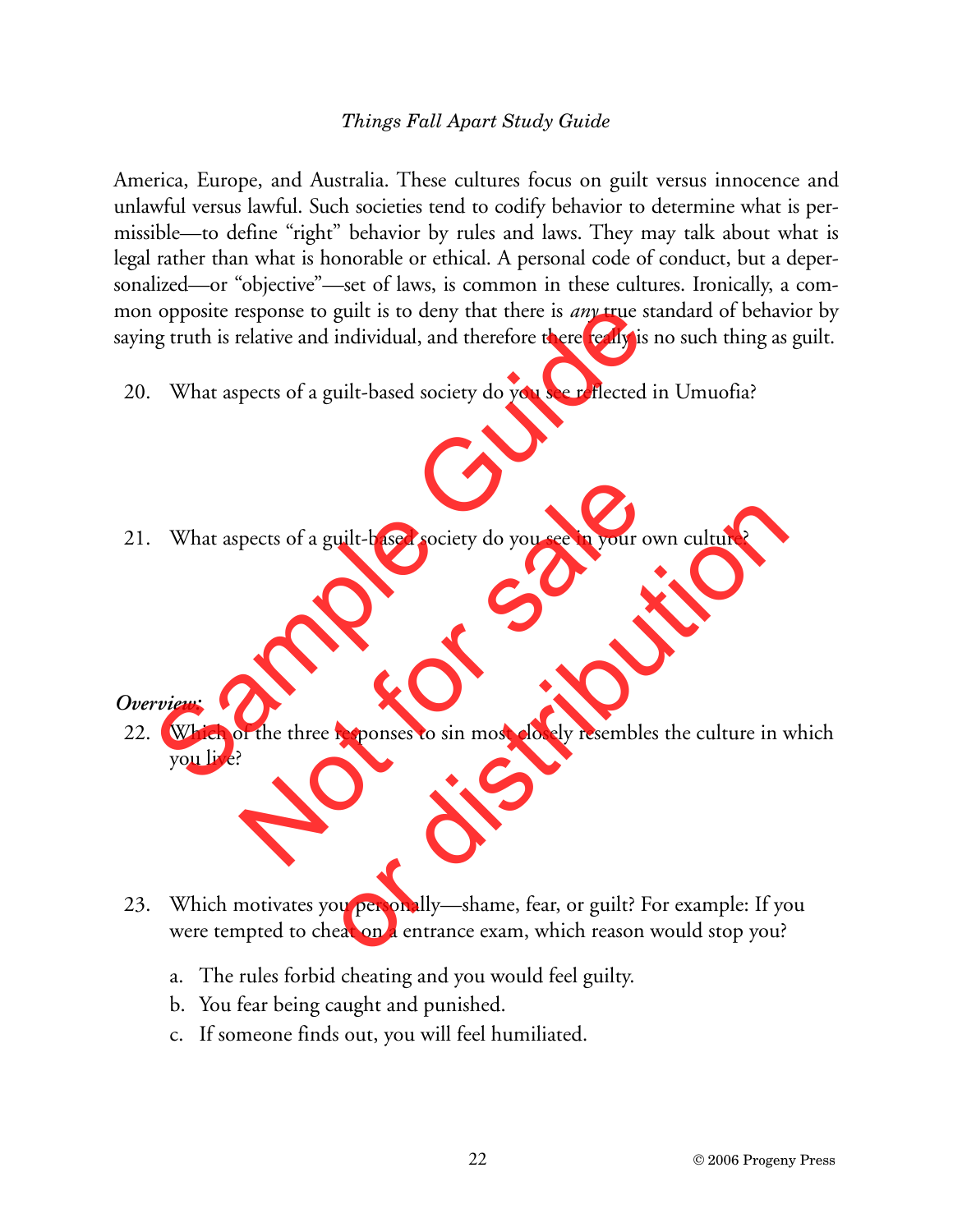24. In the Bible we find all the motivations mentioned above. According to the Bible, our sins should cause us to feel shame *and* fear *and* guilt, and God redeems us with honor, power, and righteousness. Look up the following verses and, in the blank provided, indicate the category that the passage addresses: H for honor or shame; P for power or fear; R for righteousness or guilt.

| Exodus 20:12                           |                                                                                                                                                                                                                                               | 2 Timothy 1:7   |  |
|----------------------------------------|-----------------------------------------------------------------------------------------------------------------------------------------------------------------------------------------------------------------------------------------------|-----------------|--|
| Romans 3:19–20                         |                                                                                                                                                                                                                                               | 1 John 4:13–18  |  |
| Hebrews 12:2                           |                                                                                                                                                                                                                                               | Galatians 6:7-9 |  |
| Isaiah 53:3                            |                                                                                                                                                                                                                                               | Romans 8:15     |  |
| Romans 5:19                            |                                                                                                                                                                                                                                               |                 |  |
|                                        |                                                                                                                                                                                                                                               |                 |  |
| tional Activity:                       |                                                                                                                                                                                                                                               |                 |  |
| reactions to the author's conclusions. | You may want to read the book <i>Honor and Shame: Unlocking the Door</i> , by<br>Roland Muller, to explore this issue further. Give a short oral presentation a<br>marizing the issues examined in the book, the author's conclusions, and yo |                 |  |

# **Optional Activity:**

1. You may want to read the book *Honor and Shame: Unlocking the Door,* by Roland Muller, to explore this issue further. Give a short oral presentation summarizing the issues examined in the book, the author's conclusions, and your reactions to the author's conclusions. Not for sale ad the book *Honor and Shame: Unlocking the Door*, by<br>xplore this issue further. Give a short oral presentation<br>examined in the book, the author's conclusions, and ye<br>hor's conclusions.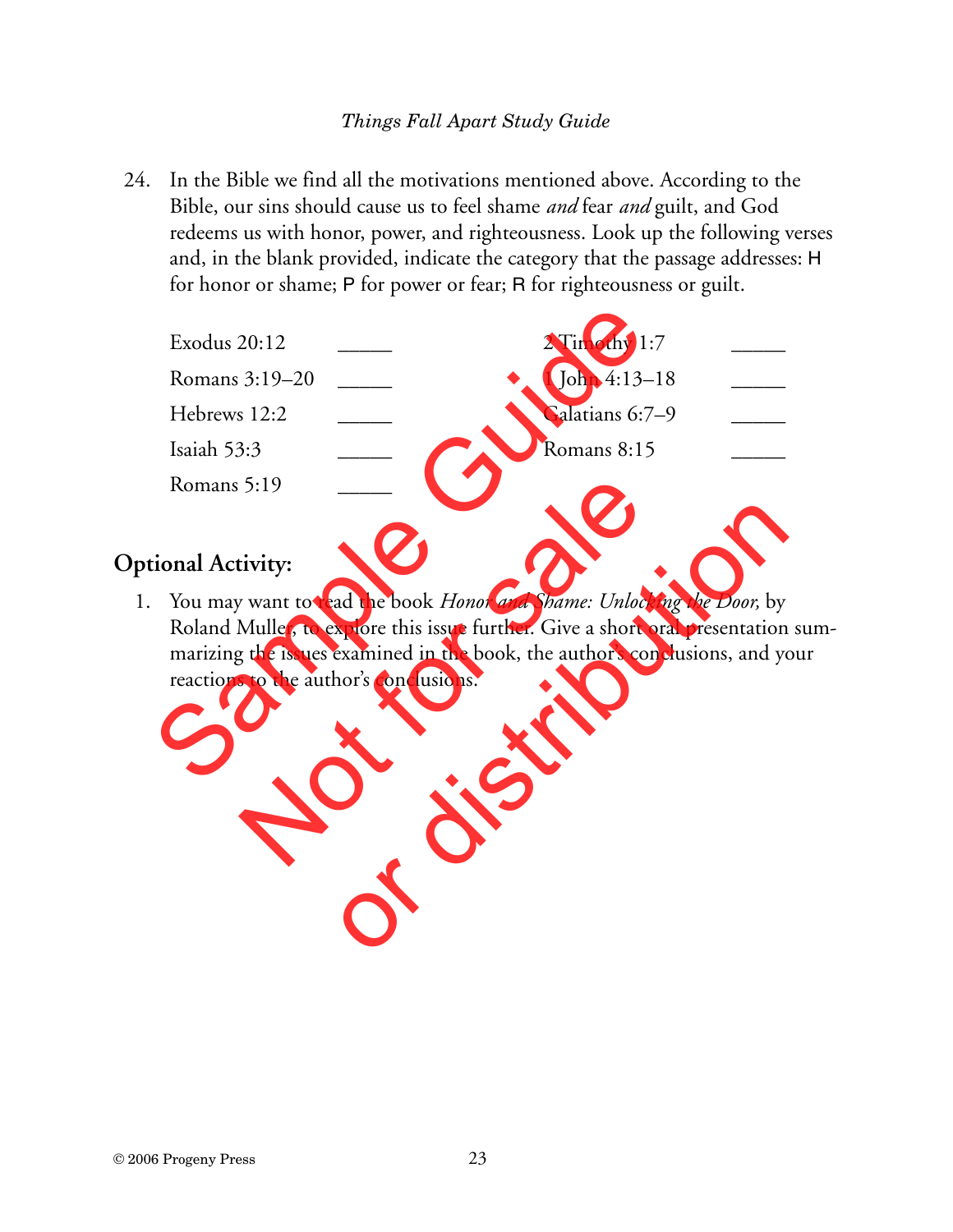

#### *Questions:*

1. The moral of the story of the tortoise and the birds might be, as the tortoise says, "a man who makes trouble for others is also making it for himself." It also might be "the last shall be first and the first shall be last" or "don't be greedy."

2. Chielo comes to Okonkwo's compound in the night and says Agbala wants to see Ezinma. She takes her on a long walk around the village and finally enters Agbala's cave with her. The story does not say why Agbala wants to see Ezinma or what happens in the cave, but in the morning Chielo brings her out and returns her to the compound. Example 1<br>
Solution of the corrost and the birds might be, as the tortoise says, "a man<br>
also making it for himself." It also might be "the last shall be first and the first shall be liel<br>
colones to Okonkwo's compound in

3. A large number of women help Obierika's wife with cooking for the feast; the women all gather to take back the cow that escapes its pen; at the wedding the community witnesses the vows together, eat and drink together, dance together.

4. Obierika's in-laws bring 50 pots of palm wine. The 50 pots of wine show that the bride is worthy of a great celebration. 5. The death of Ezeudu.

6. The villagers drum, dance, and wail; men fire guns and cannon, jump around in a frenzy, clash machetes, and cut down animals and plants; the *egwugwu* "spirits" appear and speak.

7. Okonkwo's gun explodes and kills Ezeudu's 16-year-old son.

8. Because Okonkwo kills Ezeudu's 16-year-old son, he has to leave the clan for seven years, because "it was a crime against the earth goddess to kill a clansman."

9. Friends and relatives of Ezeudu demolish the huts and walls and burn them, and they kill his animals. The earth goddess has demanded this punishment to whoever kills a clansman to "cleanse the land" of the killing. *Analysis:*

10. At the end of the first paragraph of Chapter 11, Achebe writes that "the nights were as black as charcoal," and at the end of the second paragraph he writes that "each hut seen from the others looked like a soft eye of yellow half-light set in the solid massiveness of night." You may wish to note that the description of the night as charcoal carries with it not only the imagery of blackness, but also solidity, which is reinforced in the second description of the "*solid* massiveness of night" (emphasis added). Also, though the yellow light may be comforting, when described as an "eye of yellow halflight," it may carry with it a hint of threat—reflected yellow eyes in the darkness usually means a predator is watching. Okonkwos compound in the night and says Agbala wants to see Ezinge and finally enters Agbala's cave with her. The story does not say why dependence, be cave, but in the morning Chielo brings from the freater, the women hel The may was the wind in the stay was not and with responsed to the compound.<br>The morning Chielo brings her out and returns her to the compound.<br>
Diberika's wife with cooking for the feast; the women all gather to take bac

11. The story of the tortoise and the birds explains why the tortoise has a shell that looks as if it is patched together.

12. When Okonkwo joins Ekwefi by the cave, he mocks her because he doesn't want to appear to be too sensitive or caring—he considers that effeminate. But his appearance there demonstrates that he obviously does care for them.

13. Answers may vary. One of the goals of such marriages and such rituals may be to increase ties and relationships between villages and families. The more closely tied together families and villages are, the less likelihood of stress and conflict.

14. Answers may vary. The irony is that Okonkwo was one of the wealthiest and most powerful men in Umuofia and is now outcast for seven years. He worked hard for many years for his success, and everyone said his *chi* was destined for success. But instead, through a complete accident, Okonkwo loses everything in one day.

#### *Dig Deeper:*

15. Answers will vary. Chielo never states a reason for taking Ezinma and never explains what she does with her. There does not seem to be any real point to the action—no pronouncement is made to the family or community, no consequence comes from the event. However, the student may note that when Chielo comes to Okonkwo's compound she demands Ezinma and warns both Okonkwo and Ekwefi about presuming to talk with, question, or even to come see the god Agbala unless he proposes it. The event may simply be an exercise in reminding the people of Umuofia that the god